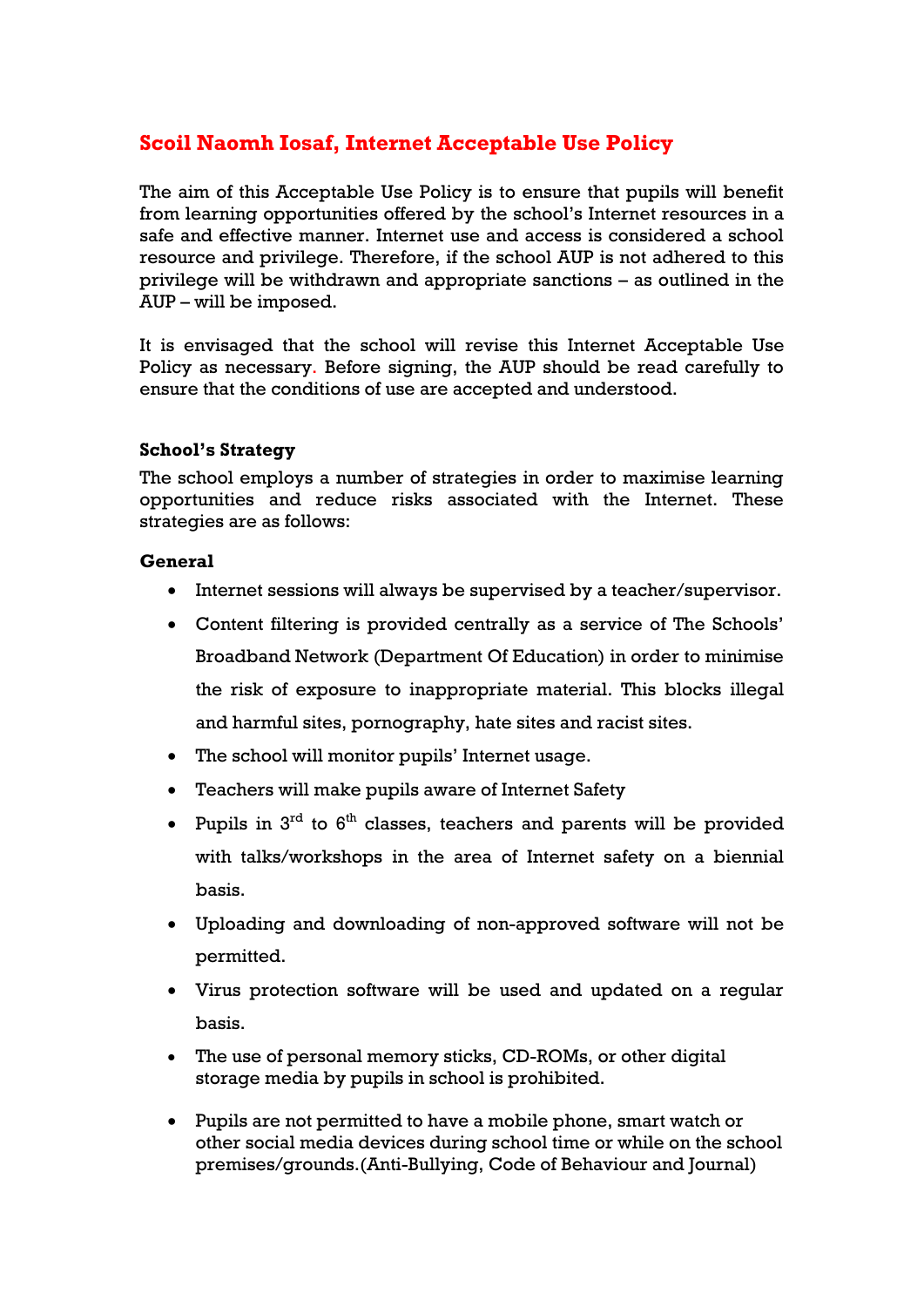Pupils will treat others with respect at all times and will not undertake any actions that may bring the school into disrepute.

## **World Wide Web**

- Pupils will not intentionally visit Internet sites that contain obscene, illegal, hateful or otherwise objectionable materials.
- Pupils will report accidental accessing of inappropriate materials to their teacher.
- Pupils will use the Internet for educational purposes only.
- Pupils will not copy information into assignments and fail to acknowledge the source (plagiarism and copyright infringement).
- Pupils will never disclose or publicise personal information.
- Downloading materials or images not relevant to their studies, is in direct breach of the school's acceptable use policy.
- Pupils will be aware that any usage, including distributing or receiving information, school-related or personal, may be monitored for unusual activity, security and/or network management reasons.
- User names and passwords for certain online software can only be set after written permission has been granted by a parent/guardian. In order to maintain anonymity on the web children will not be allowed to use their own names as the username.

#### **Email**

- Pupils will use class email accounts only. Class email accounts can only be set up with the approval of the principal and class teacher.
- Pupils should not send emails from their account without the permission of the teacher.
- Personal email accounts for pupils cannot be set up in school.
- Pupils with personal email accounts are prohibited from using them in school.
- Pupils will not send or receive any material that is illegal, obscene, and defamatory or that is intended to annoy or intimidate another person.

Pupils will not reveal their own or other people's personal details, such as addresses or telephone numbers or pictures.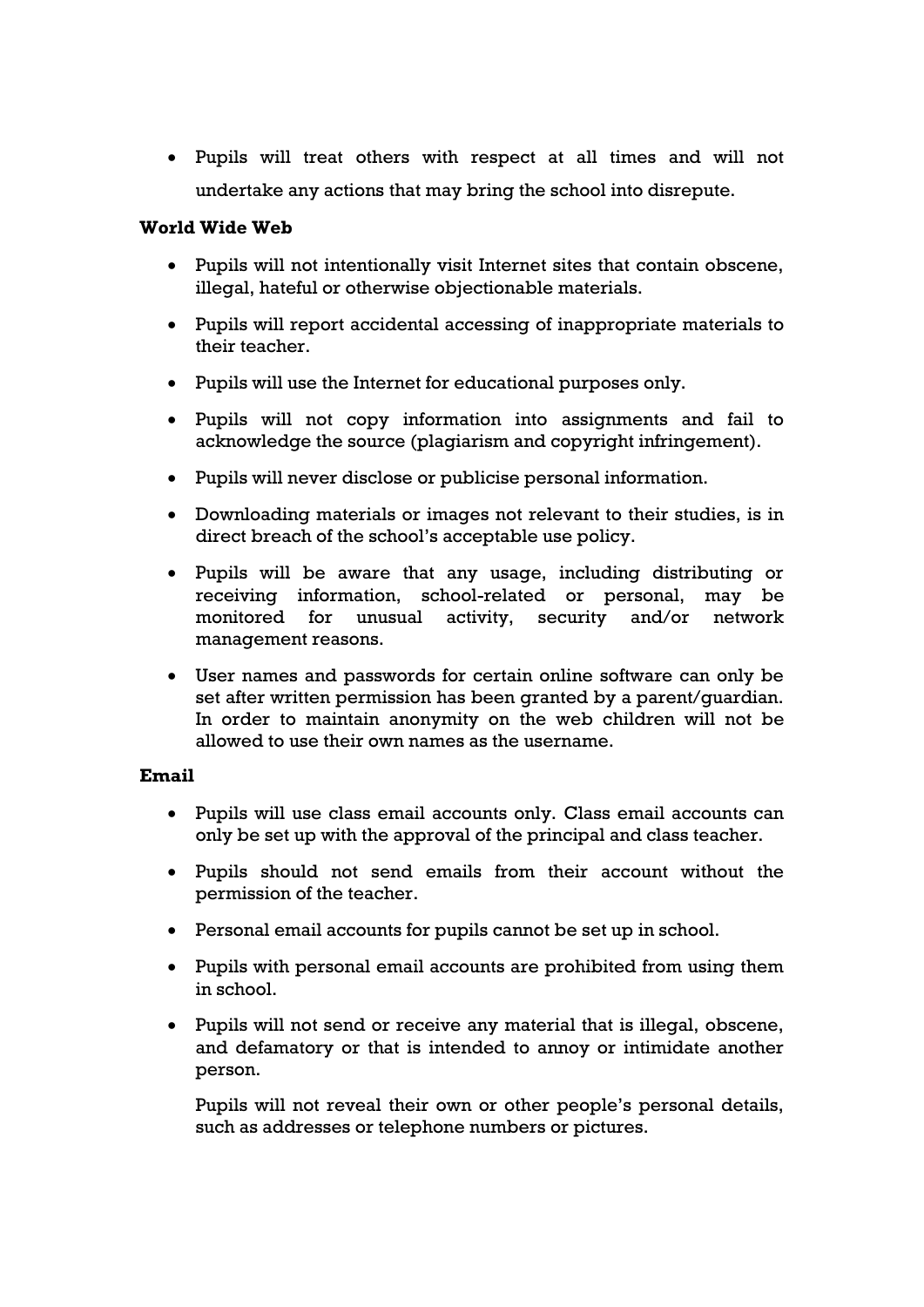- Pupils will never arrange a face-to-face meeting with someone they only know through emails or the internet.
- Pupils will note that sending and receiving email attachments is subject to permission from their teacher.
- Pupils will only have access to chat rooms, discussion forums, messaging or other electronic communication fora that have been approved by the principal.
- Chat rooms, discussion forums and other electronic communication forums will only be used for educational purposes and will always be supervised.
- Usernames will be used to avoid disclosure of identity.
- Face-to-face meetings with someone organised via Internet chat is forbidden.

#### **School Website:** www.riverstownns.ie

- Pupils may be given the opportunity to publish projects, artwork or school work on the school website under the direction of their class teacher and the website administrator.
- Pupils' work will appear in an educational context only.
- Personal pupil information including home address and contact details will not appear on the website.
- The website will be checked regularly to ensure that there is no content that compromises the safety of pupils and staff.
- The school may use digital photographs, audio or video clips that focus on group activities only. Photographs, audio or video clips focussing on an individual student will not be published on the school website.
- The school website will not publish the names of individuals in a photograph.

## **Twitter: @scoilnaomhiosaf**

The school has a twitter account through which we share what we do in school with our school's families and the wider community. These protocols will be followed in relation to tweets:

 Children's full names will not be tagged with any school photograph that we tweet.